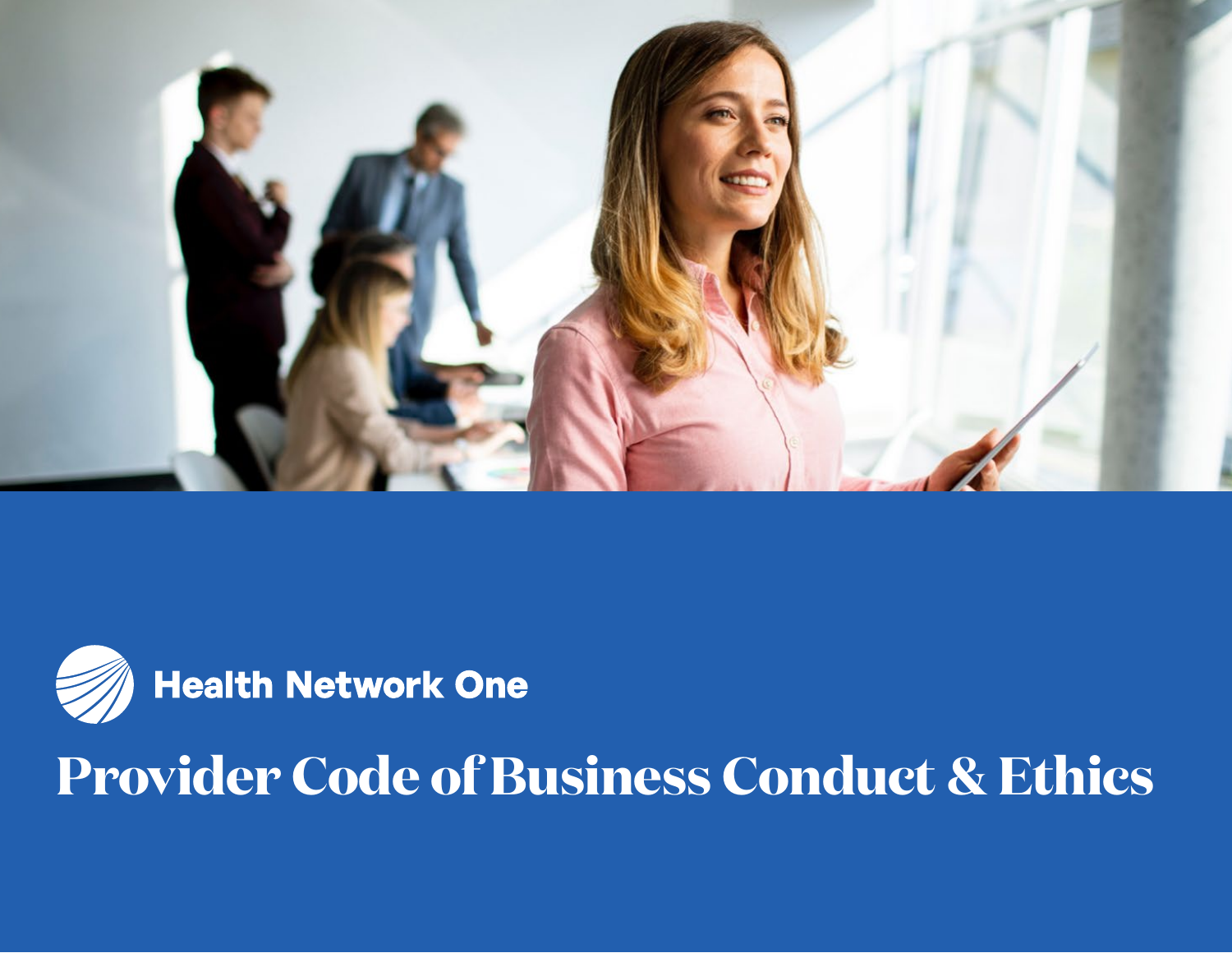### **Provider Code of Business Conduct and Ethics**

- **Code of Business Conduct and Ethics.** This training provides an overview of the corporate policies, laws and regulations applicable to Health Network One and its subsidiaries. - (Referred to herein as HN1)
- Standards of Conduct (or Code of Conduct) state compliance expectations, principles and values by which the organization operates.
- This training will help you identify, prevent and report any illegal, improper or unethical conduct within HN1 and promote effective business controls.

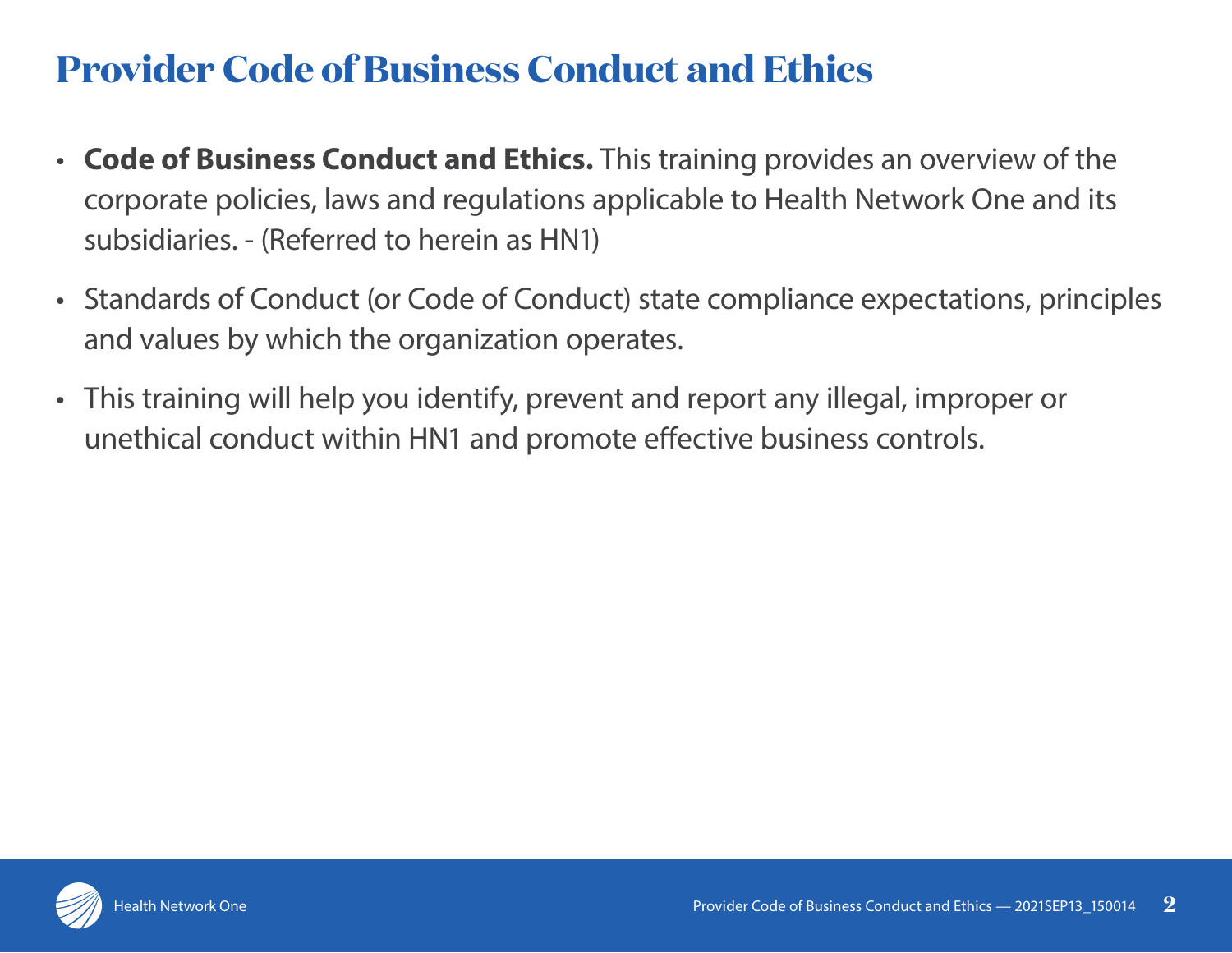### **Corporate Vision**

HN1's vision is to "develop and market products, through our family of companies that facilitates access for consumers and payers to quality and cost effective healthcare". The extensive HN1 network of providers help to support this vision by providing quality service to our clients. To ensure that we meet this goal, HN1 has established a set of business conduct guidelines based on the HN1's code of ethics.

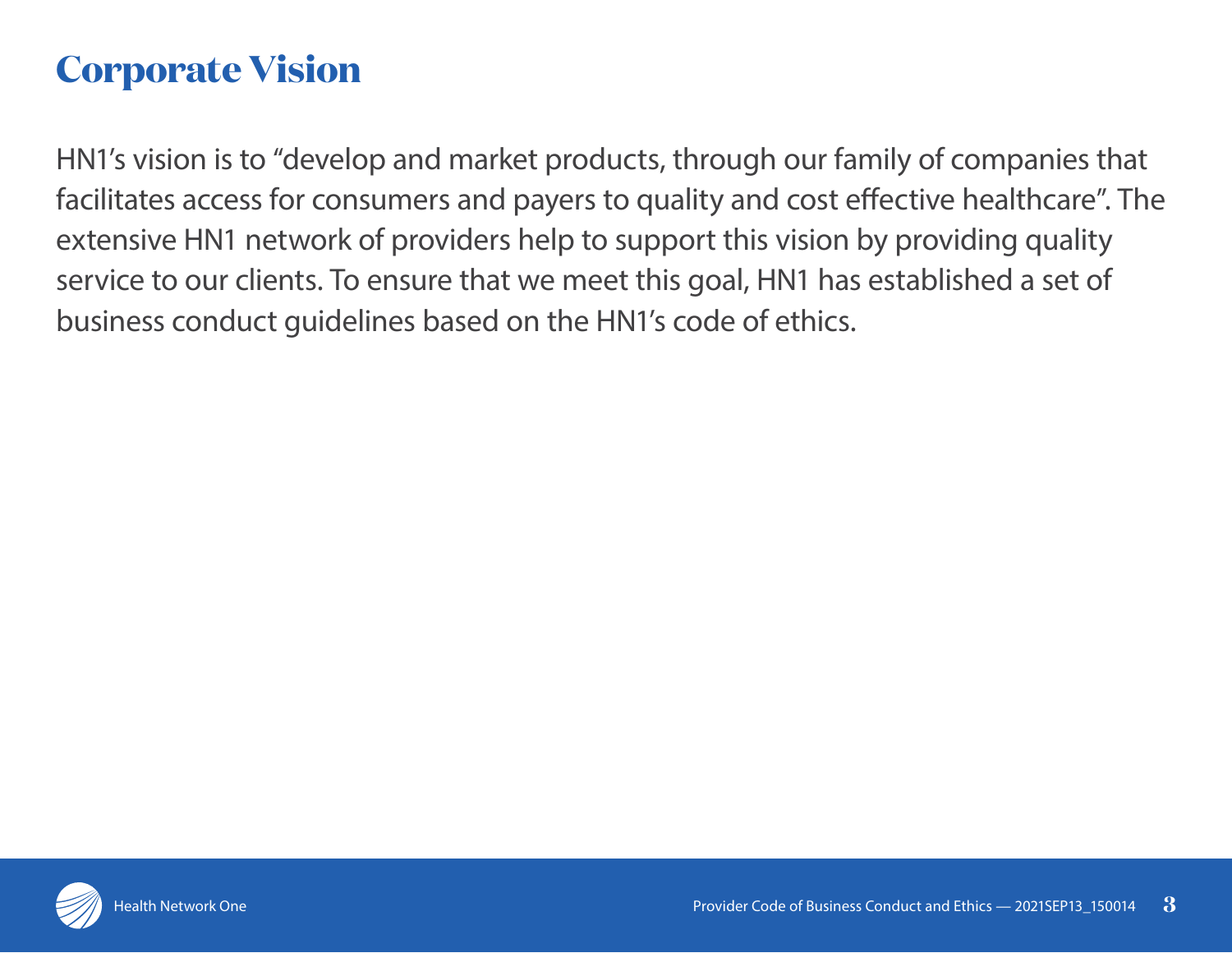### **Code of Business Conduct and Ethics**

The Code of Business Conduct and Ethics are standards of conduct that:

- Promotes ethics, compliance and corporate values;
- Describes compliance expectations;
- Serves as a guidance to prevent, identify and report real or suspected situations of non-compliance, fraud, waste and abuse;
- Establishes commitment to integrity, ethical behavior and compliance with Federal and State laws, rules and regulations applicable to HN1.

This Code is part of HN1's Compliance Program and is an important part of its internal control structure.

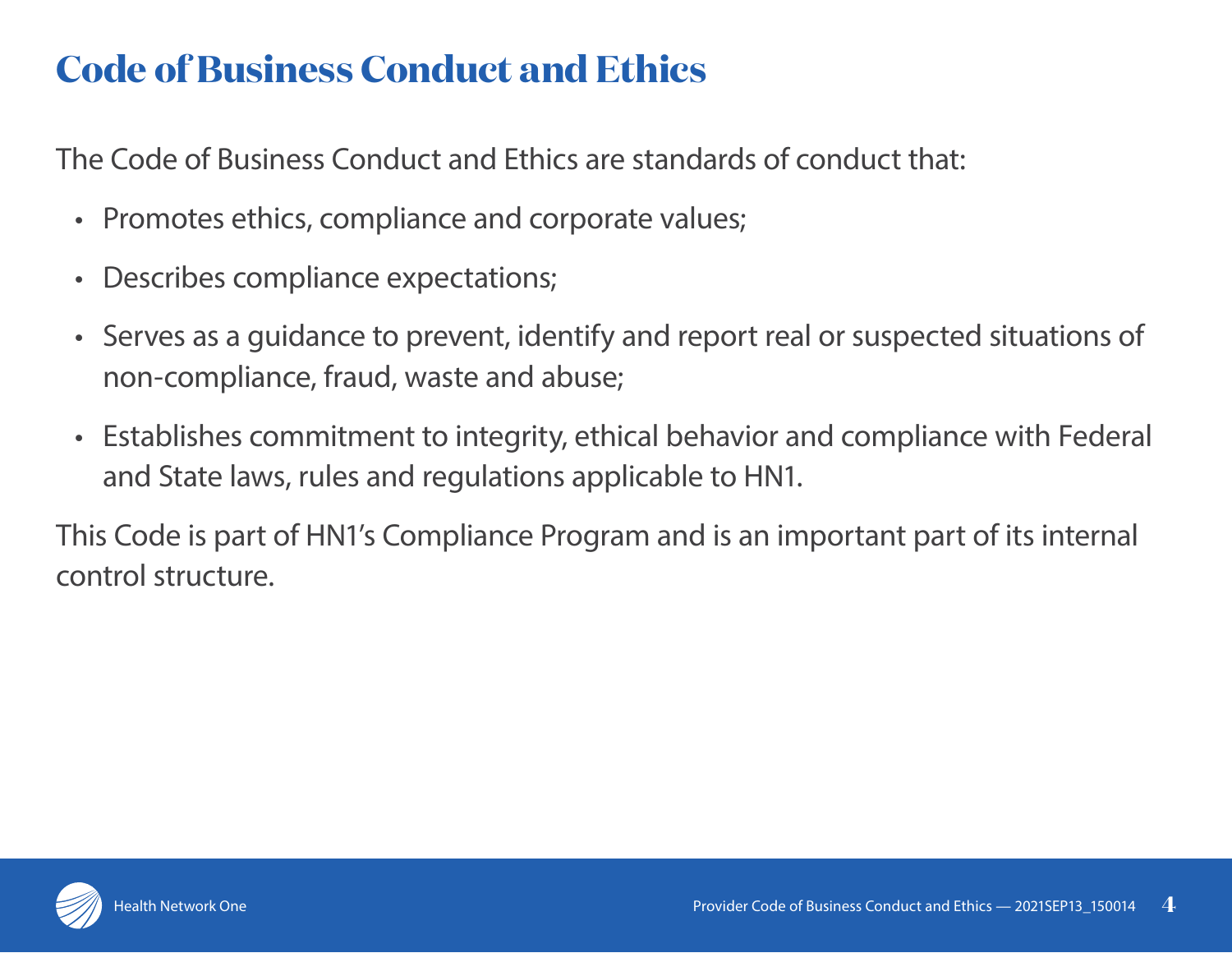## **Responsibilities**

- Report any suspected or real violation of the Code.
- Act honestly and ethically and promote integrity at all levels.
- Respect and comply with all applicable laws, rules and regulations.
- Total cooperation during and after internal or external investigations and availability to be interviewed.
- Provide reasonable and honest information, provide verifiable facts and supporting documentation.
- Avoid situations where your ability to effectively carry out your job responsibilities could be compromised.
- Responsible for knowing, understanding and complying with the Code of Business Conduct and Ethics, as well with the Compliance Program and all HN1 policies and procedures.

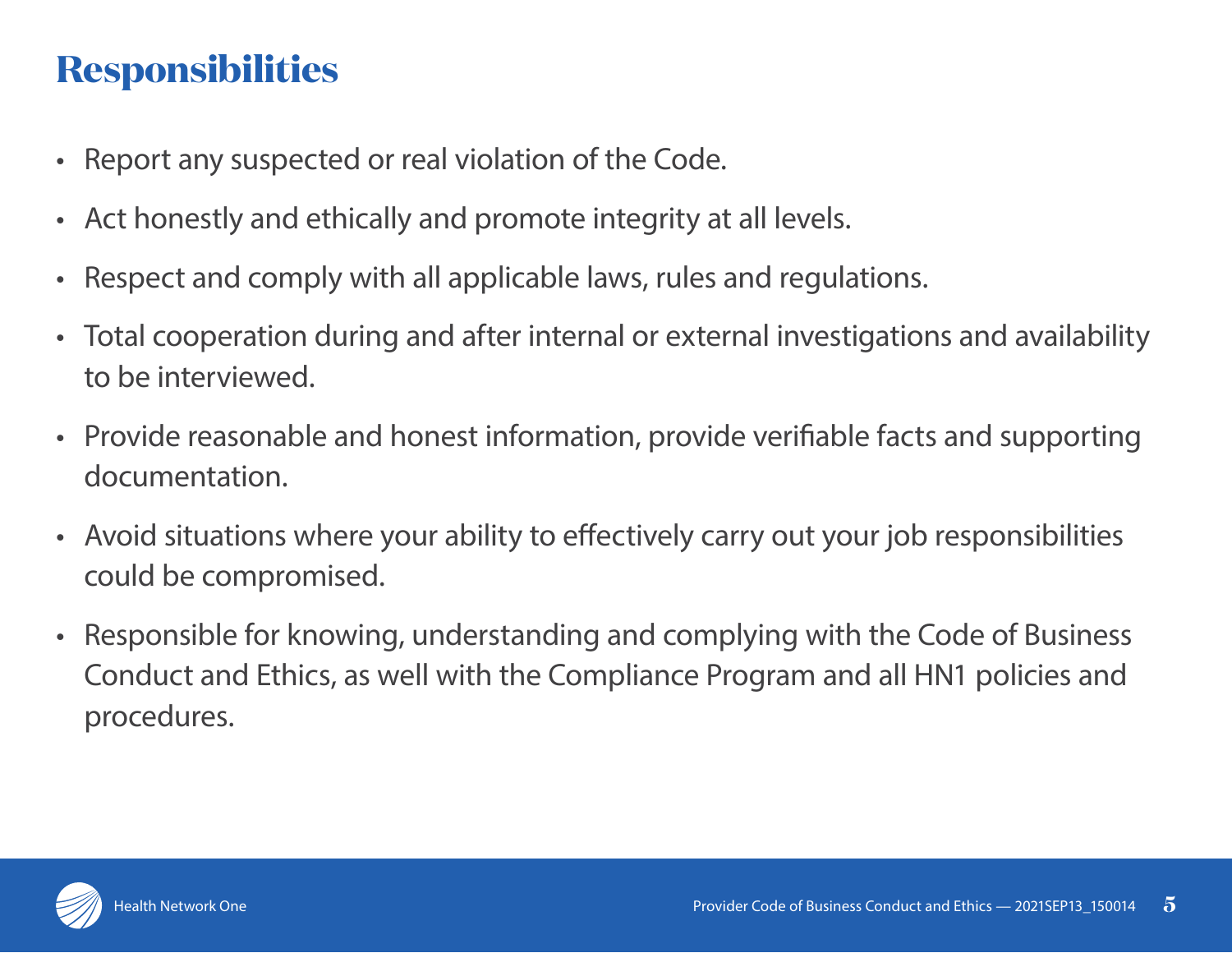## **How to identify real or suspected situations of compliance, fraud, waste and abuse?**

#### **Ask yourself**

- Is it consistent with the Code?
- Is it ethical?
- Is it legal?
- Will it reflect well on me, my employer or HN1?
- Would I want to read about it in the newspaper?

#### **If the answer is "NO" to any of these questions, DO NOT do it.**

- If you identify any situation related to these questions, **REPORT**.
- If you have doubts, **STOP** and ask.
- To report or ask questions about any situation, use any of our lines of communication.

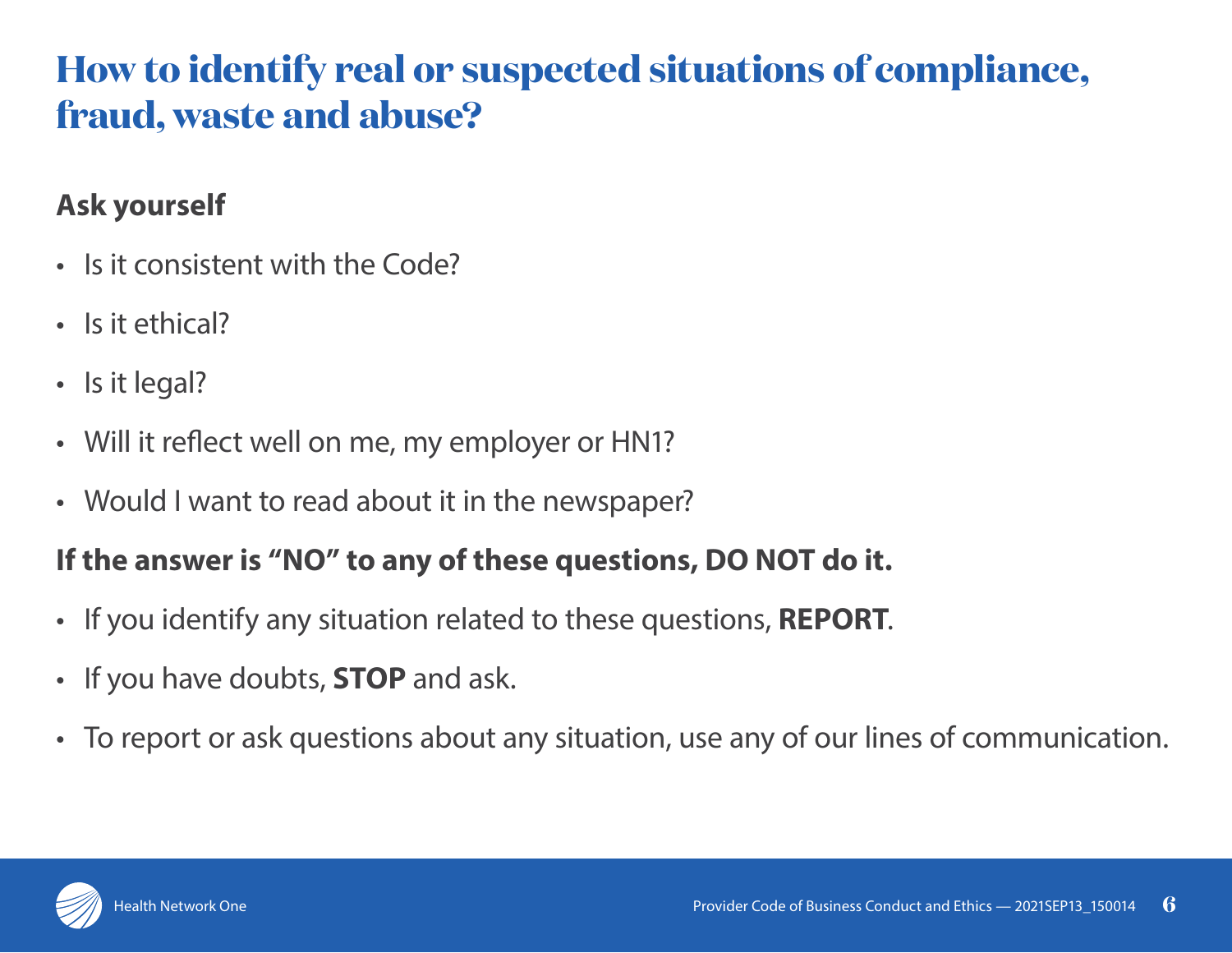### **Can I report Anonymously?**

#### **Yes, through the Compliance Help Line.**

- Compliance Hot Line 1 (866) 321-5550 (Toll Free)
- All reports are investigated in complete confidentiality and without fear of retaliation or intimidation. After reporting a violation, you can expect that:
- Each concern will be carefully evaluated before it is referred for investigation or resolution.
- The concern will be handled promptly, discreetly and professionally.
- The concern will be addressed by the appropriate personnel, which may include representatives from Compliance, Legal Affairs, HIPAA Privacy/Security and/or other relevant designee(s).

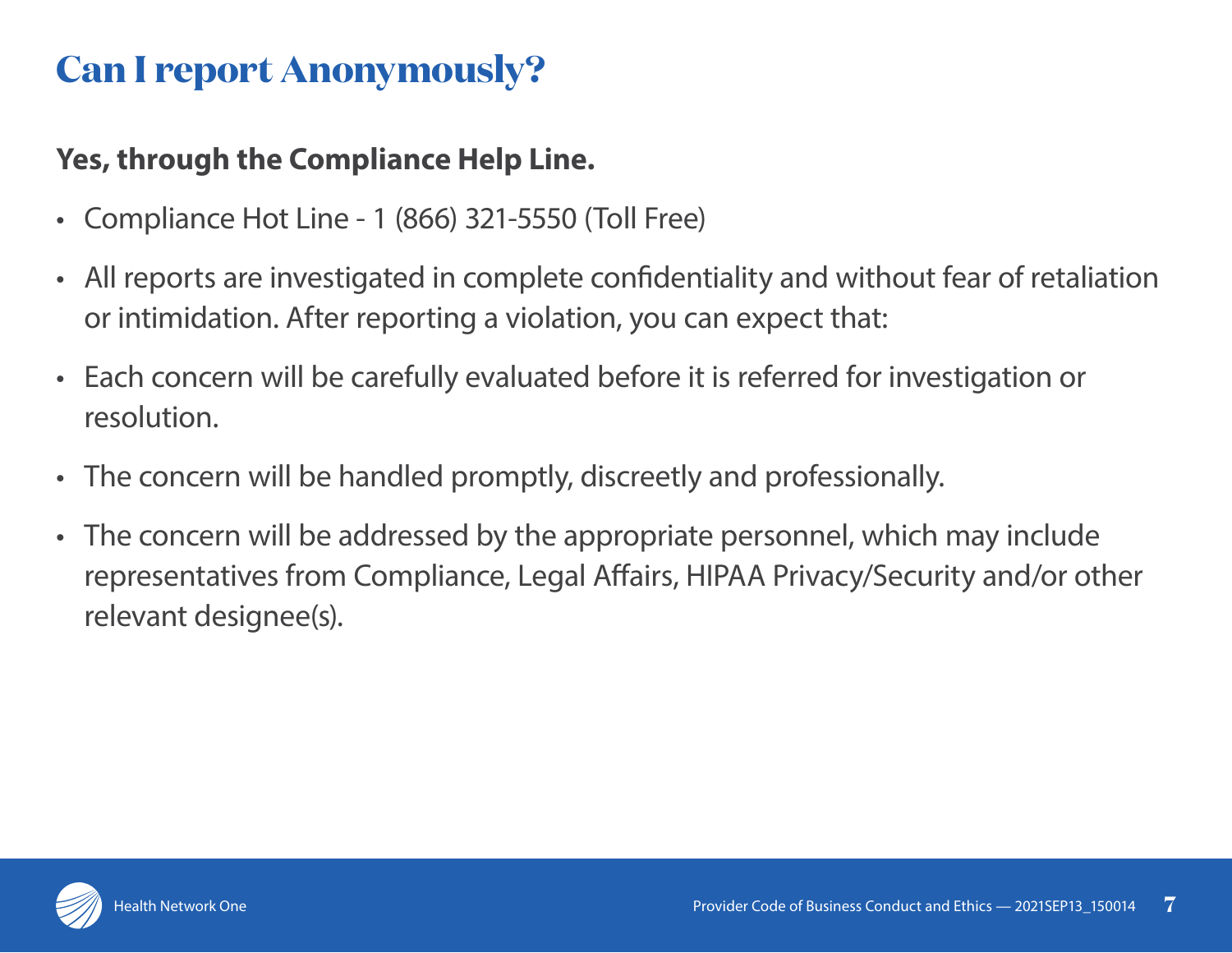#### **Our Promise**

- HN1 will not discriminate, retaliate or discriminate against any person who makes  $\mathbf 1$ a report or complaint in good faith for participating in an investigation into code violations, compliance program, any internal policy procedure, or any unethical behavior.
- Confidentiality, including maintaining the informant's identity anonymous, will be  $\mathbf{2}$ protected, subject to applicable laws, regulations and/or legal proceedings.
- It is considered a violation of o HN1's Code of Conduct and Ethics to knowingly  $\vert 3 \vert$ make a false accusation.
- Any employee or independent contractor who harasses, threatens or retaliates  $\overline{a}$ against another employee or independent contractor for reporting compliance violations will be subject to applicable discipline.

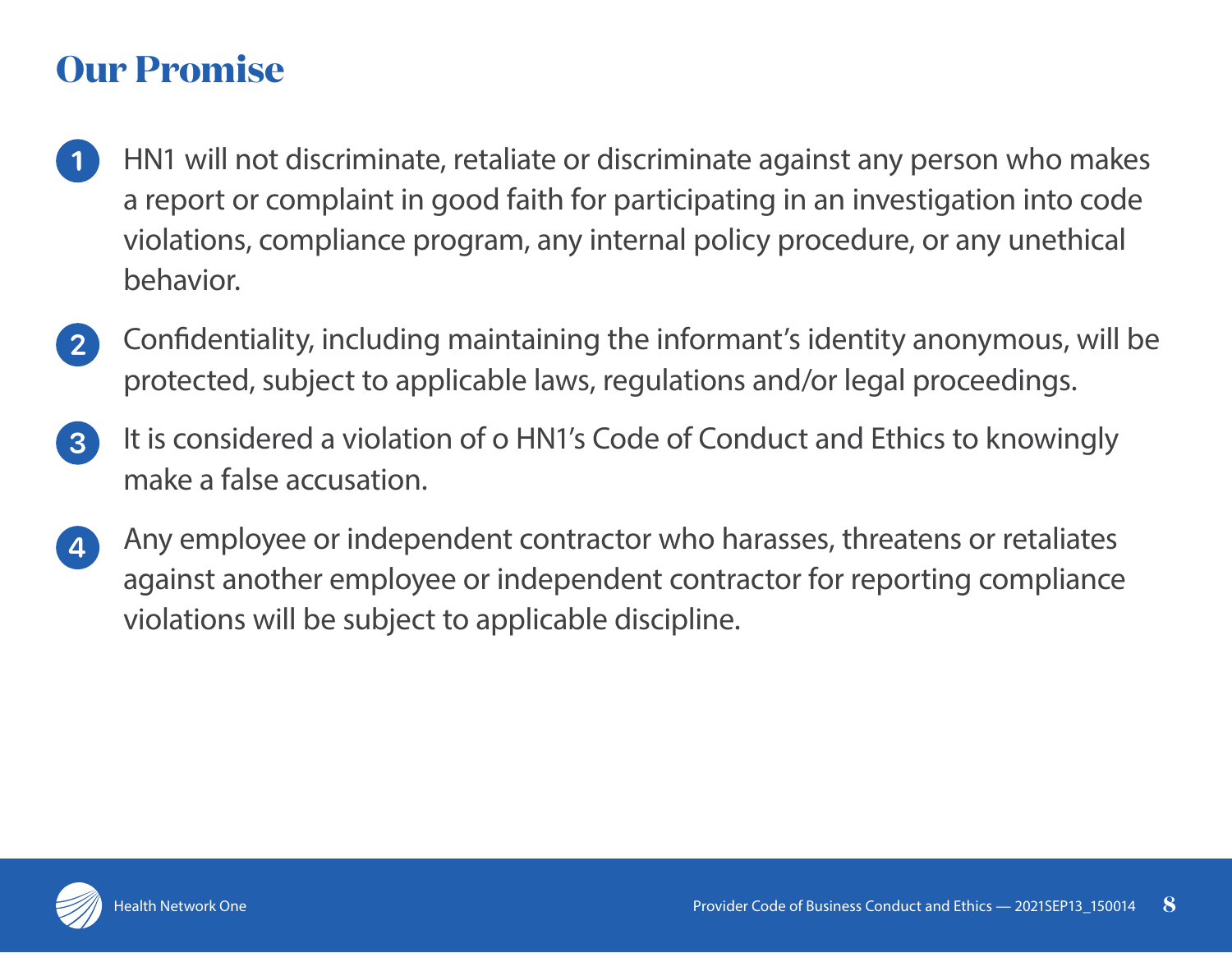# **Violations of the HN1 Code of Conduct/Ethics**

- Violations of HN1's Code are subject to disciplinary/corrective, civil or legal action, including but not limited to termination of employment or contract. In some cases, civil and criminal penalties may apply.
- Disciplinary actions might be taken against those who, because of their lack of diligence or oversight, fail to prevent or report violations.
- Disciplinary actions will be enforced in a timely, consistent and effective manner.
- Some violations, may be so serious that they warrant immediate notification to government authorities before, or simultaneously with, the beginning of an internal investigation.

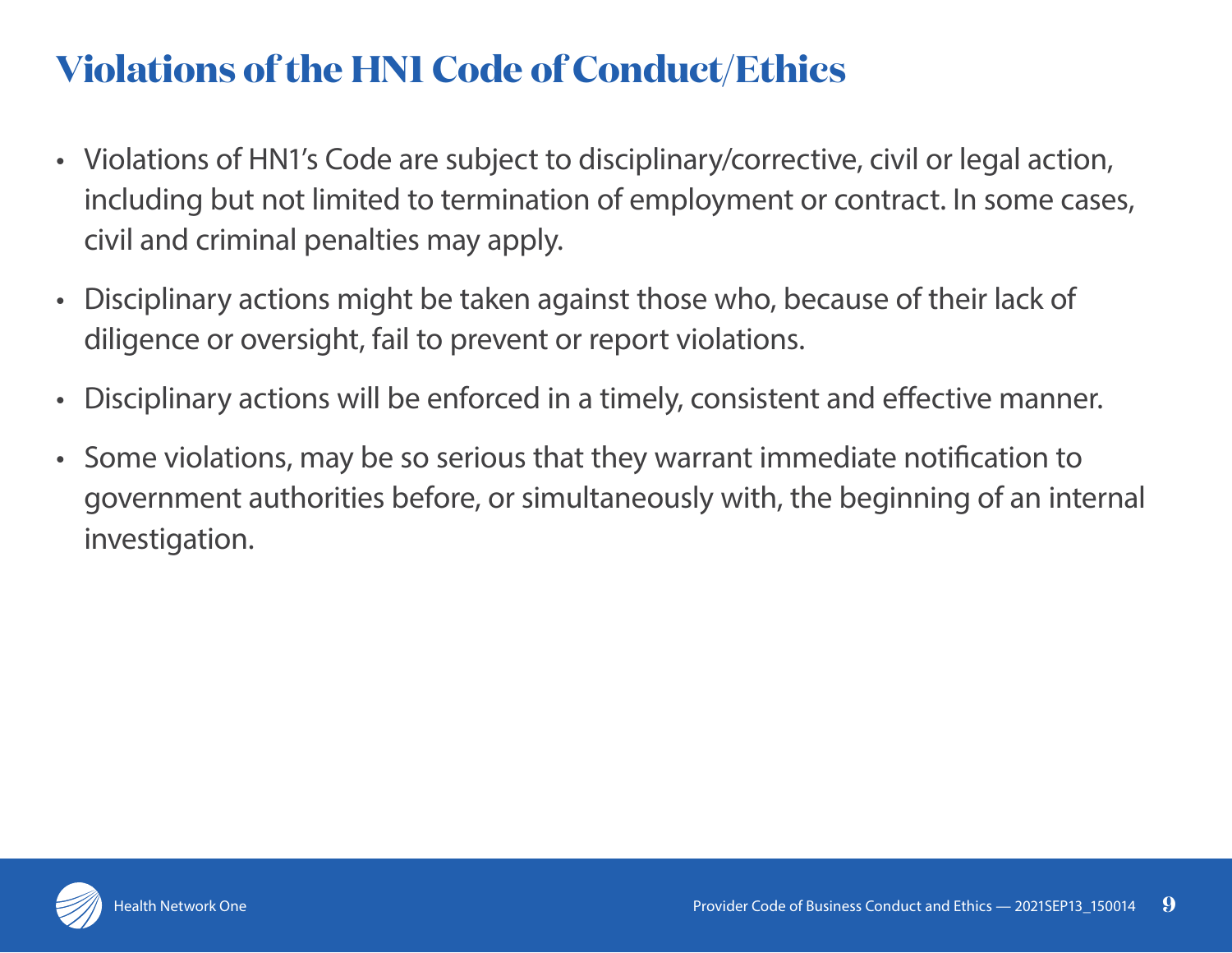### **Work Environment**

#### **Workplace Conduct**

- Equal Employment
- Freedom from Harassment of any kind
- Safe and Productive Work Environment
- Respect of each other's individuality and diversity

#### **Behavior when representing the company outside the Workplace**

- Professional and courteous
- Prepared and knowledgeable of organization's business objectives

#### **Open Door**

• The Organization provides effective lines of communication to address your concerns

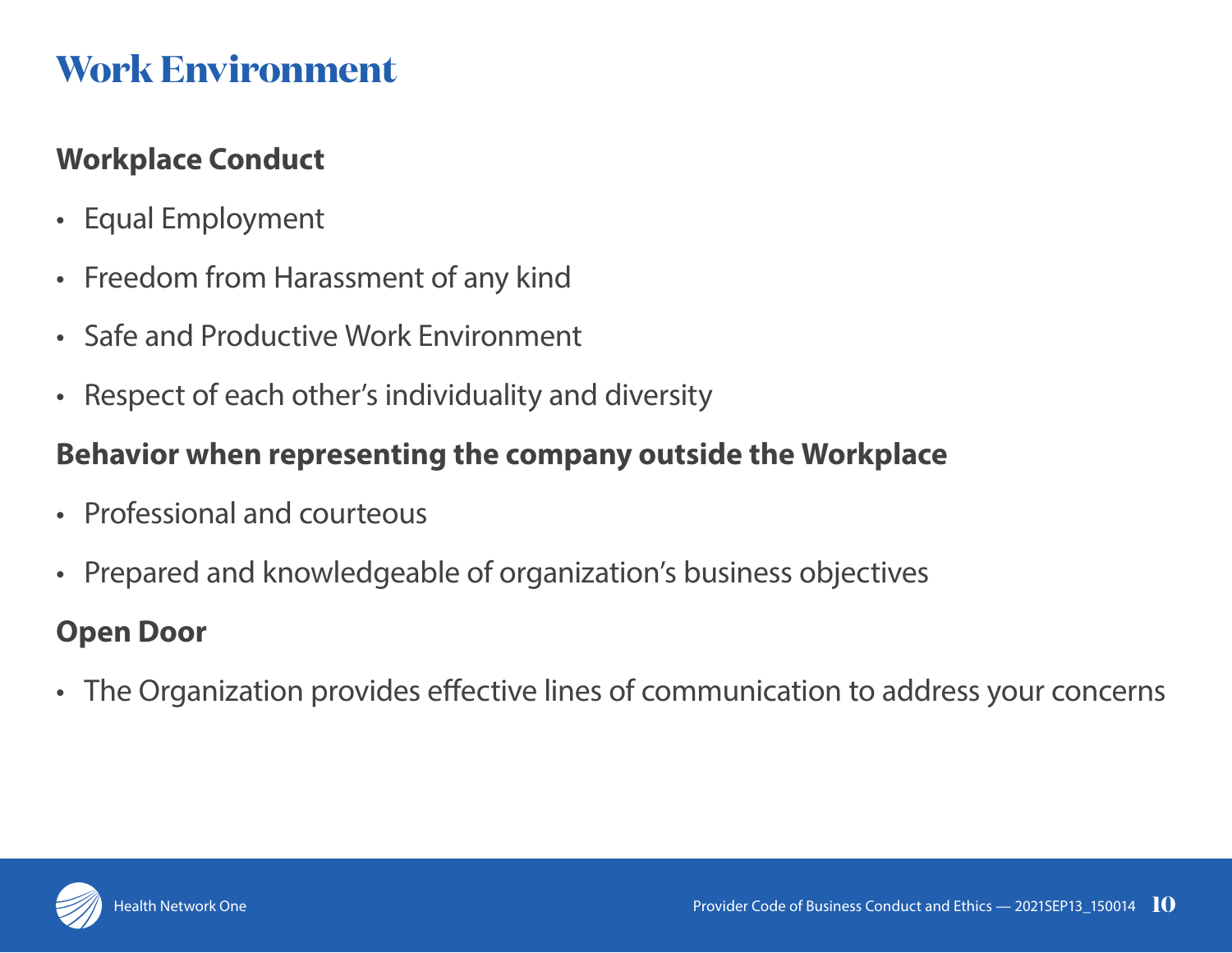## **Prudent Use of Social Media & Respecting company property**

- We support providers establishing policies/procedures that prohibit the use of any communication media, including social media, to send or obtain offensive or disruptive messages which contain offensive, sexual, racial or gender related comments, or any other comments that condone/foster discrimination.
- Every access and use of social media must be conducted with the highest level of integrity and confidentiality.
- Respect of HN1 Property applies to:
	- Intellectual property, which may be proprietary and/or confidential
	- Physical property, such as equipment and tools utilized in performance of job duties
	- Data storage and electronic access to the Internet through HN1's computer network

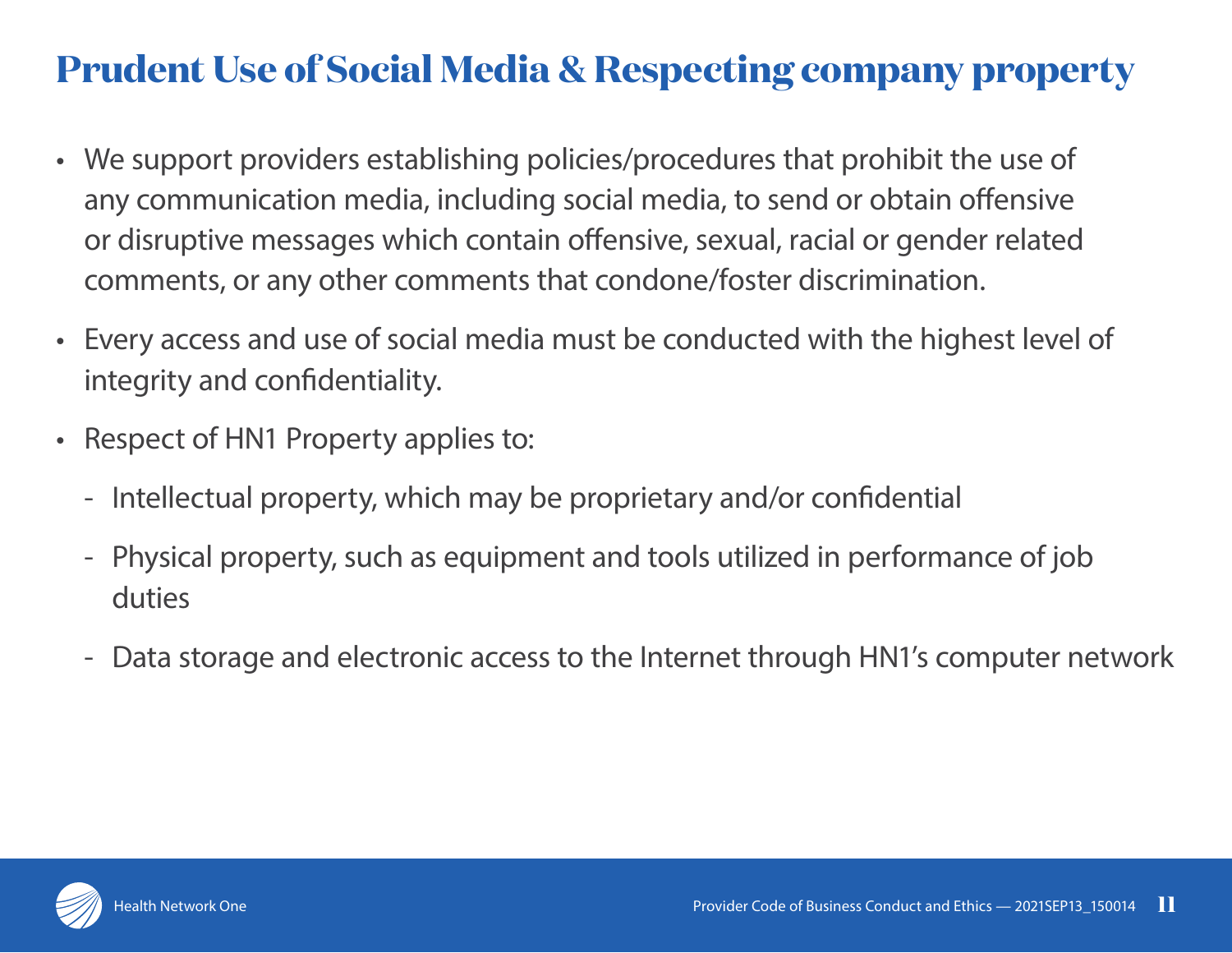## **Confidential Information**

- It is HN1's policy to protect the privacy of past, present and prospective customers,  $\mathbf 1$ members, plan participants, its employees and other similar parties, consistent with applicable laws.
- Safeguarding confidential information requires compliance with all related policies  $\mathbf{2}^{\mathsf{T}}$ and procedures, protect paper documents and individual workstations; manage passwords properly, secure software, back up critical data; and use data software and networks safely and responsibly.
- You must not share or disclose non-public information with co-workers, family,  $\vert 3 \vert$ friends or others for non-authorized, healthcare related purposes.

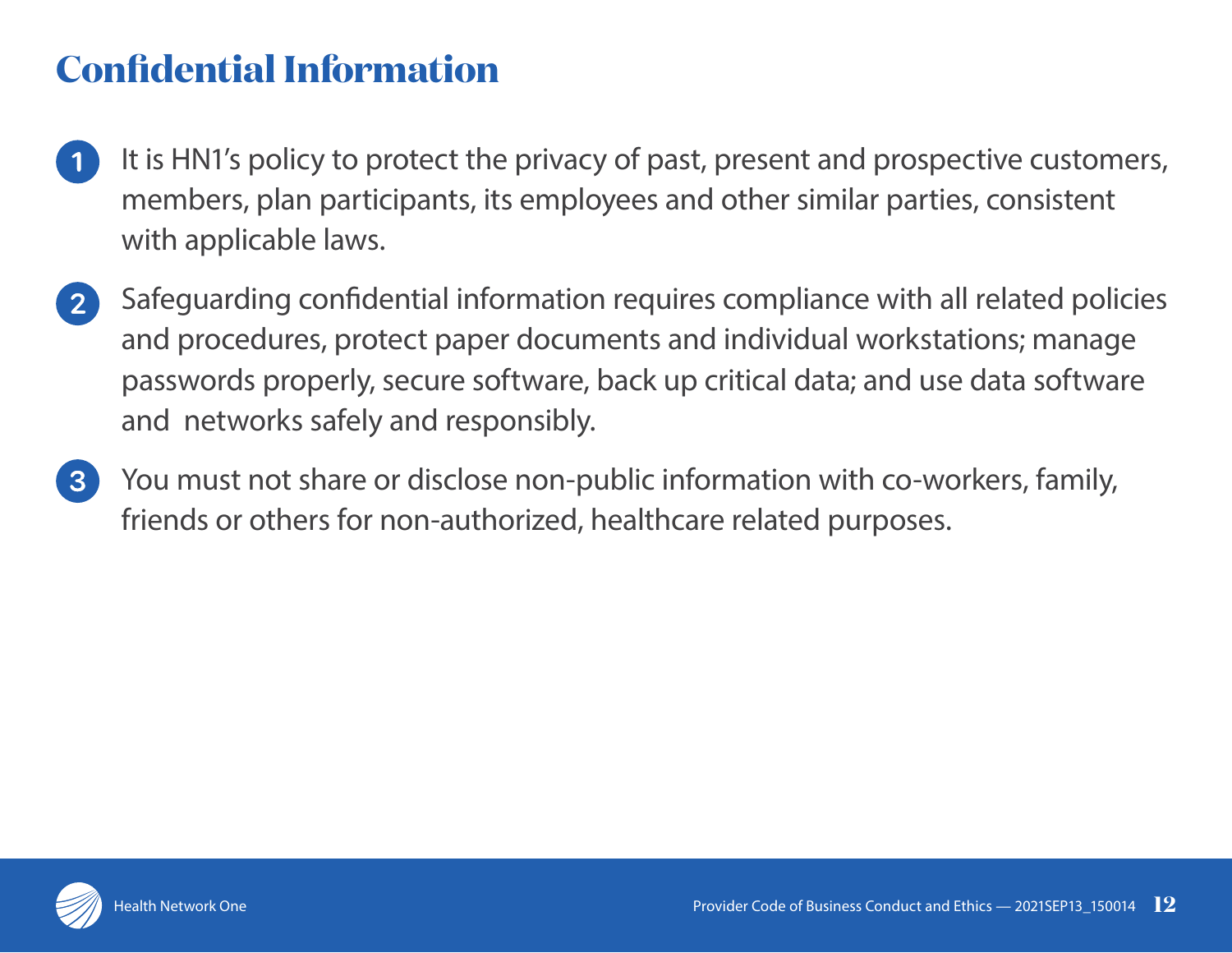### **Conflict of Interest**

#### **What is a conflict of interest?**

A conflict of interest exists when a healthcare professional with responsibility to others is influenced (consciously or unconsciously) by financial, personal or other factors which involve self-interest.

#### **The influences may be attributed to:**

- Activities and relationships
- Entertainment, gifts and gratuities  $\overline{2}$
- $\mathbf{3}^{\mathsf{T}}$ Interest or expectancy in a business opportunity.
- Indirect relationships such as spouse or relative who may receive improper  $\mathbf{A}^{\dagger}$ personal benefits as a result of your position.

**Providers (and their staff) have a duty to avoid conflicts of interest as specified in their contracts and, by the laws regulating fair dealing in commercial relationships.**